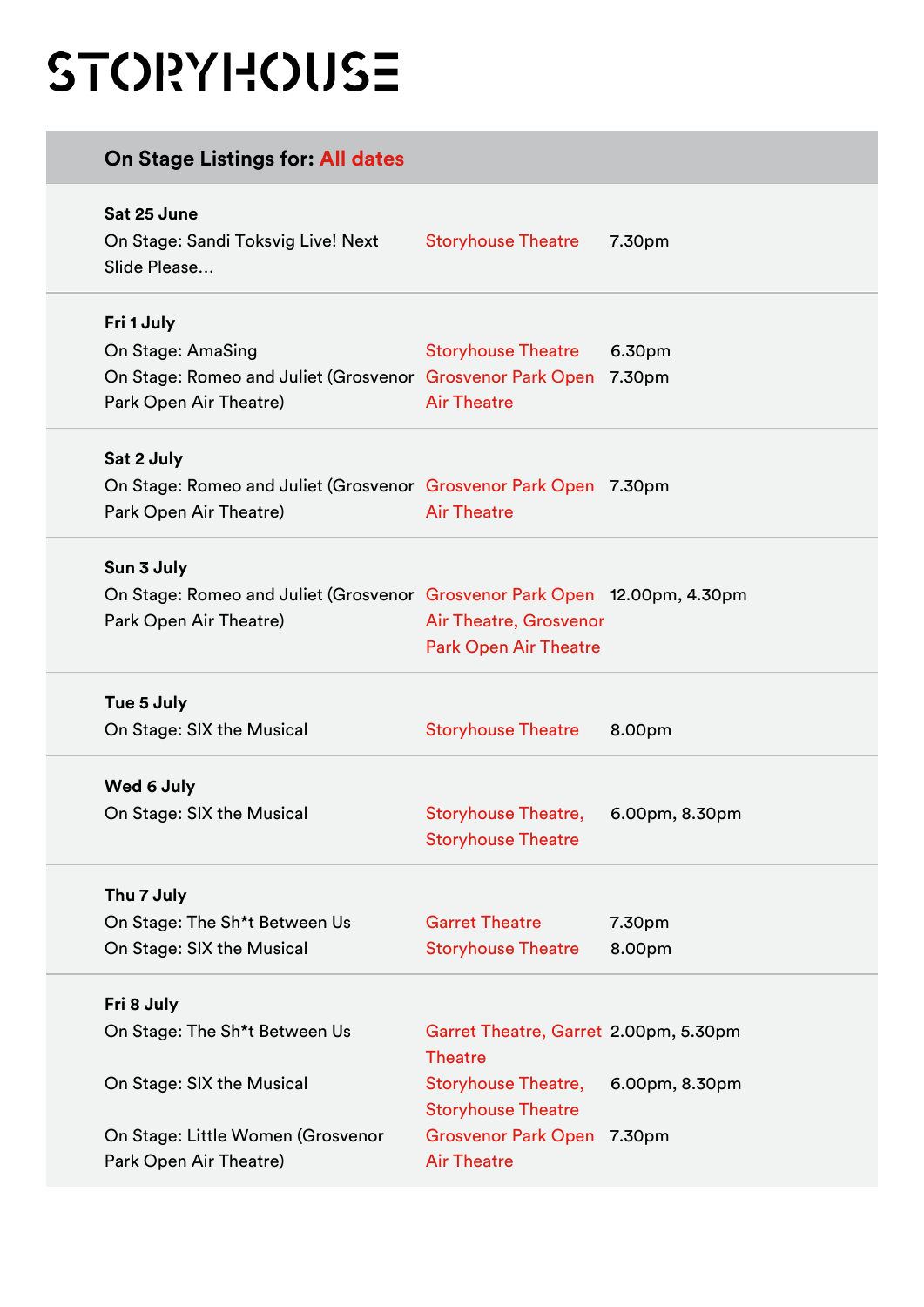| Sat 9 July                                                                                                     |                                                          |                |
|----------------------------------------------------------------------------------------------------------------|----------------------------------------------------------|----------------|
| On Stage: SIX the Musical                                                                                      | <b>Storyhouse Theatre,</b><br><b>Storyhouse Theatre</b>  | 5.00pm, 8.00pm |
| On Stage: Little Women (Grosvenor                                                                              | Grosvenor Park Open 7.30pm                               |                |
| Park Open Air Theatre)                                                                                         | <b>Air Theatre</b>                                       |                |
| Sun 10 July                                                                                                    |                                                          |                |
| On Stage: Little Women (Grosvenor                                                                              | Grosvenor Park Open 12.00pm                              |                |
| Park Open Air Theatre)                                                                                         | <b>Air Theatre</b>                                       |                |
| On Stage: Chinese Wine & Tea Tasting<br>with Janet Z. Wang - author ofDTheD<br><b>Chinese Wine Renaissance</b> | <b>Garret Bar</b>                                        | 7.30pm         |
| Wed 13 July                                                                                                    |                                                          |                |
| On Stage: An Evening with Cassandra<br>Clare                                                                   | <b>Storyhouse Theatre</b>                                | 7.30pm         |
| Thu 14 July                                                                                                    |                                                          |                |
|                                                                                                                |                                                          |                |
| On Stage: The Stage is Yours                                                                                   | Garret Theatre, Garret 11.00am, 6.00pm<br><b>Theatre</b> |                |
| On Stage: Acoustic Nights: Toria Wooff Grosvenor Open Air                                                      |                                                          | 8.00pm         |
| plus support from Amy Antrobus                                                                                 | <b>Theatre Tepee</b>                                     |                |
| Fri 15 July                                                                                                    |                                                          |                |
| On Stage: Romeo and Juliet (Grosvenor Grosvenor Park Open 7.30pm                                               |                                                          |                |
| Park Open Air Theatre)<br><b>Example 2016 Air Theatre</b>                                                      |                                                          |                |
| On Stage: Sarah Millican: Bobby Dazzler Storyhouse Theatre                                                     |                                                          | 8.00pm         |
| Sat 16 July                                                                                                    |                                                          |                |
| On Stage: Romeo and Juliet (Grosvenor Grosvenor Park Open 2.00pm                                               |                                                          |                |
| Park Open Air Theatre)                                                                                         | <b>Air Theatre</b>                                       |                |
| On Stage: Little Women (Grosvenor                                                                              | Grosvenor Park Open 7.30pm                               |                |
| Park Open Air Theatre)                                                                                         | <b>Air Theatre</b>                                       |                |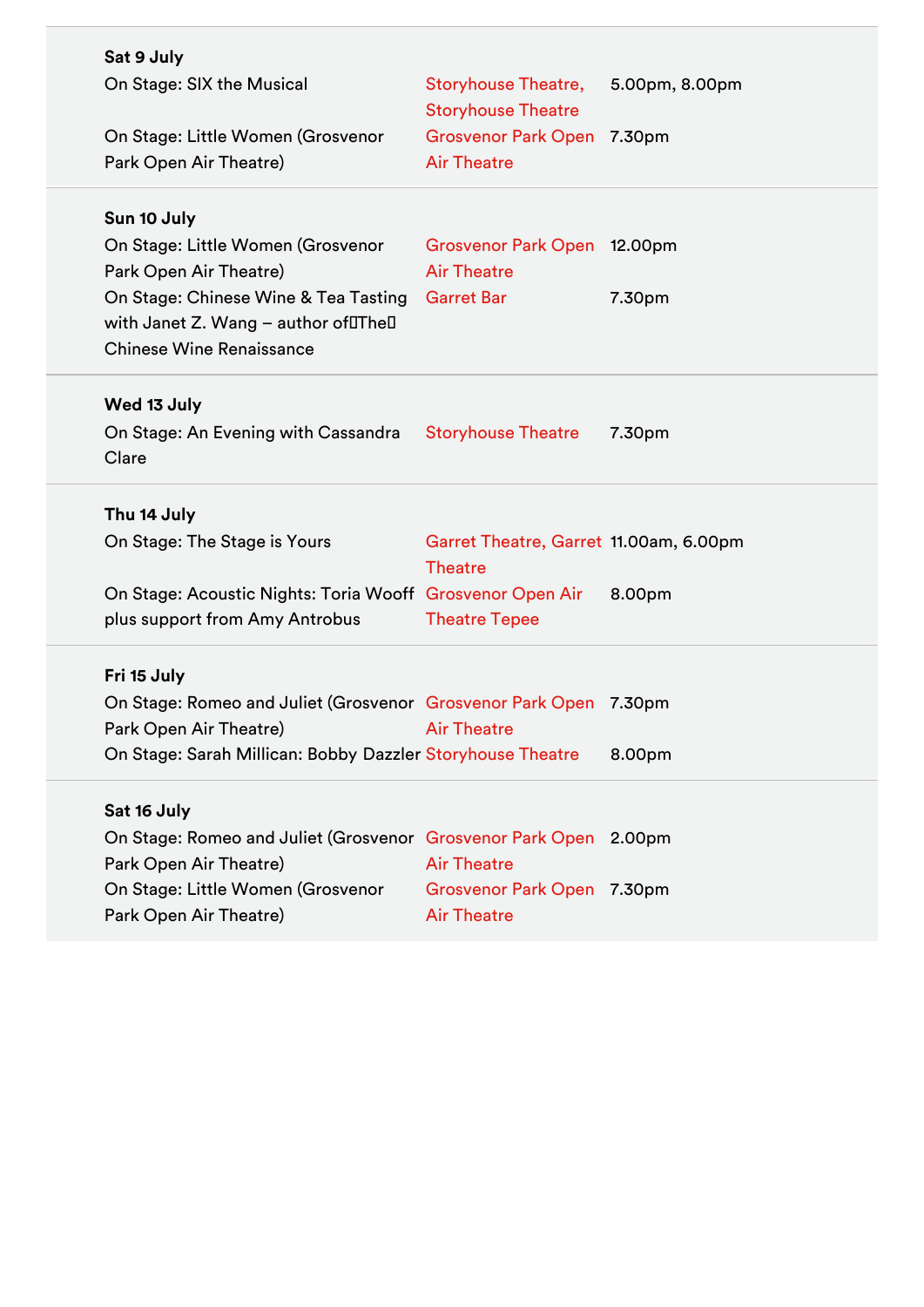| Sun 17 July<br>On Stage: Little Women (Grosvenor<br>Park Open Air Theatre)<br>On Stage: Daniel Kitson - Outside                                                                                                                                                                | Grosvenor Park Open 12.00pm<br><b>Air Theatre</b><br>Grosvenor Park Open 8.00pm<br><b>Air Theatre</b>                             |                   |
|--------------------------------------------------------------------------------------------------------------------------------------------------------------------------------------------------------------------------------------------------------------------------------|-----------------------------------------------------------------------------------------------------------------------------------|-------------------|
| Tue 19 July<br>On Stage: Lunchtime Lectures:<br><b>Navigating the Storm</b>                                                                                                                                                                                                    | <b>Garret Theatre</b>                                                                                                             | 11.30am - 12.30pm |
| Wed 20 July<br>On Stage: Flesh by Rob Drummond                                                                                                                                                                                                                                 | Grosvenor Park Open 7.00pm<br><b>Air Theatre</b>                                                                                  |                   |
| Thu 21 July<br>On Stage: Flesh by Rob Drummond<br>On Stage: Tip Top Productions:<br><b>Calendar Girls The Musical</b>                                                                                                                                                          | Grosvenor Park Open 7.00pm<br><b>Air Theatre</b><br><b>Storyhouse Theatre</b>                                                     | 7.30pm            |
| Fri 22 July<br>On Stage: Tip Top Productions:<br><b>Calendar Girls The Musical</b><br>On Stage: Stig of the Dump (Grosvenor Grosvenor Park Open 4.30pm<br>Park Open Air Theatre)<br>On Stage: Little Women (Grosvenor<br>Park Open Air Theatre)                                | <b>Storyhouse Theatre,</b><br><b>Storyhouse Theatre</b><br><b>Air Theatre</b><br>Grosvenor Park Open 7.30pm<br><b>Air Theatre</b> | 2.30pm, 7.30pm    |
| Sat 23 July<br>On Stage: Stig of the Dump (Grosvenor Grosvenor Park Open 2.00pm<br>Park Open Air Theatre)<br>On Stage: Tip Top Productions:<br><b>Calendar Girls The Musical</b><br>On Stage: Romeo and Juliet (Grosvenor Grosvenor Park Open 7.30pm<br>Park Open Air Theatre) | <b>Air Theatre</b><br><b>Storyhouse Theatre,</b><br><b>Storyhouse Theatre</b><br><b>Air Theatre</b>                               | 2.30pm, 7.30pm    |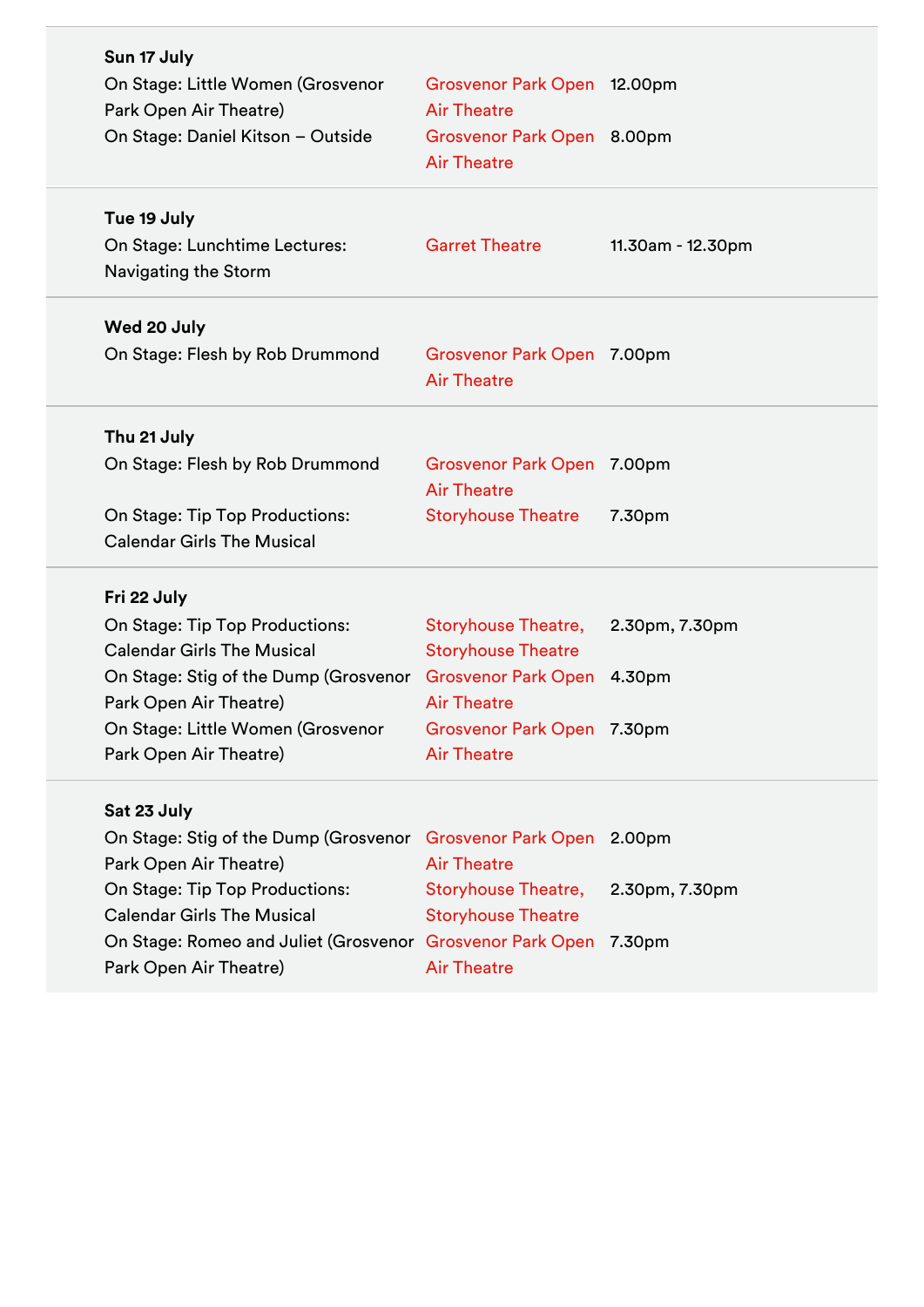| Sun 24 July                                                               |                                                           |                                               |
|---------------------------------------------------------------------------|-----------------------------------------------------------|-----------------------------------------------|
| On Stage: Stig of the Dump (Grosvenor Grosvenor Park Open 12.00pm         |                                                           |                                               |
| Park Open Air Theatre)                                                    | <b>Air Theatre</b>                                        |                                               |
| On Stage: Little Women (Grosvenor                                         | Grosvenor Park Open 4.30pm                                |                                               |
| Park Open Air Theatre)                                                    | <b>Air Theatre</b>                                        |                                               |
| Tue 26 July                                                               |                                                           |                                               |
| On Stage: Romeo and Juliet (Grosvenor Grosvenor Park Open 7.30pm          |                                                           |                                               |
| Park Open Air Theatre)                                                    | <b>Air Theatre</b>                                        |                                               |
| Wed 27 July                                                               |                                                           |                                               |
| On Stage: Stig of the Dump (Grosvenor Grosvenor Park Open 2.00pm          |                                                           |                                               |
| Park Open Air Theatre)                                                    | <b>Air Theatre</b>                                        |                                               |
| On Stage: Little Women (Grosvenor                                         | Grosvenor Park Open 7.30pm                                |                                               |
| Park Open Air Theatre)                                                    | <b>Air Theatre</b>                                        |                                               |
|                                                                           |                                                           |                                               |
| Thu 28 July                                                               |                                                           |                                               |
| On Stage: Romeo and Juliet and the<br>language of love, lust and violence | Grosvenor Park Open 5.00pm - 6.00pm<br><b>Air Theatre</b> |                                               |
| On Stage: Romeo and Juliet (Grosvenor Grosvenor Park Open 7.30pm          |                                                           |                                               |
| Park Open Air Theatre)                                                    | <b>Air Theatre</b>                                        |                                               |
|                                                                           |                                                           |                                               |
| Fri 29 July                                                               |                                                           |                                               |
| On Stage: Lily and the Heron                                              |                                                           | Grosvenor Park Open 10.30am, 11.30am, 1.00pm, |
|                                                                           | Air Theatre, Grosvenor 2.00pm                             |                                               |
|                                                                           | Park Open Air                                             |                                               |
|                                                                           | <b>Theatre, Grosvenor</b>                                 |                                               |
|                                                                           | Park Open Air                                             |                                               |
|                                                                           | <b>Theatre, Grosvenor</b>                                 |                                               |
|                                                                           | <b>Park Open Air Theatre</b>                              |                                               |
| On Stage: Little Women (Grosvenor                                         | Grosvenor Park Open 7.30pm                                |                                               |
| Park Open Air Theatre)                                                    | <b>Air Theatre</b>                                        |                                               |
| Sat 30 July                                                               |                                                           |                                               |
| On Stage: Romeo and Juliet (Grosvenor Grosvenor Park Open 7.30pm          |                                                           |                                               |
| Park Open Air Theatre)                                                    | <b>Air Theatre</b>                                        |                                               |
| Sun 31 July                                                               |                                                           |                                               |
| On Stage: Stig of the Dump (Grosvenor                                     | Grosvenor Park Open 12.00pm                               |                                               |
| Park Open Air Theatre)                                                    | <b>Air Theatre</b>                                        |                                               |
| On Stage: Little Women (Grosvenor                                         | Grosvenor Park Open 4.30pm                                |                                               |
| Park Open Air Theatre)                                                    | <b>Air Theatre</b>                                        |                                               |
|                                                                           |                                                           |                                               |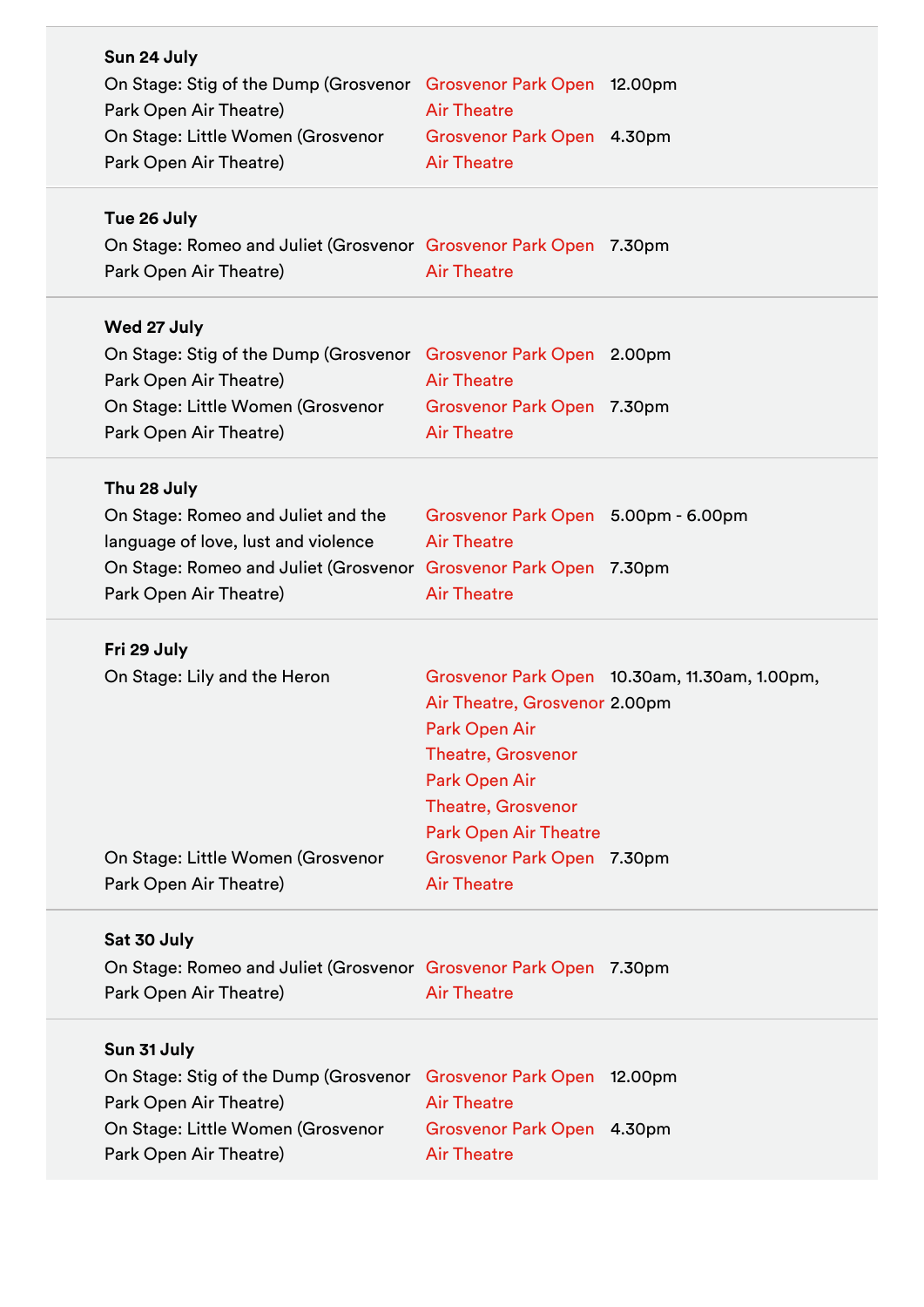| <b>Tue 2 August</b><br>On Stage: Little Women (Grosvenor<br>Park Open Air Theatre) | Grosvenor Park Open 7.30pm<br><b>Air Theatre</b>        |                 |
|------------------------------------------------------------------------------------|---------------------------------------------------------|-----------------|
| <b>Wed 3 August</b>                                                                |                                                         |                 |
| On Stage: Stig of the Dump (Grosvenor Grosvenor Park Open 2.00pm                   |                                                         |                 |
| Park Open Air Theatre)                                                             | <b>Air Theatre</b>                                      |                 |
| On Stage: Martha Wainwright plus<br>support Roseanne Reid                          | <b>Storyhouse Theatre</b>                               | 7.30pm          |
| On Stage: Romeo and Juliet (Grosvenor Grosvenor Park Open 7.30pm                   |                                                         |                 |
| Park Open Air Theatre)                                                             | <b>Air Theatre</b>                                      |                 |
|                                                                                    |                                                         |                 |
| Thu 4 August                                                                       |                                                         |                 |
| On Stage: Stig of the Dump (Grosvenor Grosvenor Park Open 2.00pm                   |                                                         |                 |
| Park Open Air Theatre)                                                             | <b>Air Theatre</b>                                      |                 |
| On Stage: Little Women (Grosvenor                                                  | Grosvenor Park Open 7.30pm                              |                 |
| Park Open Air Theatre)                                                             | <b>Air Theatre</b>                                      |                 |
|                                                                                    |                                                         |                 |
| Fri 5 August                                                                       |                                                         |                 |
| On Stage: Rapunzel                                                                 | Grosvenor Park Open 12.00pm, 2.00pm                     |                 |
|                                                                                    | Air Theatre, Grosvenor                                  |                 |
|                                                                                    | <b>Park Open Air Theatre</b>                            |                 |
| On Stage: The Tiger Who Came To Tea Storyhouse Theatre, 2.00pm, 4.30pm             |                                                         |                 |
|                                                                                    | <b>Storyhouse Theatre</b>                               |                 |
| On Stage: Romeo and Juliet (Grosvenor Grosvenor Park Open 7.30pm                   |                                                         |                 |
| Park Open Air Theatre)                                                             | <b>Air Theatre</b>                                      |                 |
|                                                                                    |                                                         |                 |
| <b>Sat 6 August</b>                                                                |                                                         |                 |
| On Stage: The Tiger Who Came To Tea                                                | <b>Storyhouse Theatre,</b><br><b>Storyhouse Theatre</b> | 11.00am, 2.00pm |
| On Stage: Crown & Clan Divided                                                     | <b>Garret Theatre</b>                                   | 2.00pm, 7.30pm  |
| On Stage: Romeo and Juliet (Grosvenor Grosvenor Park Open                          |                                                         | 2.00pm          |
| Park Open Air Theatre)                                                             | <b>Air Theatre</b>                                      |                 |
| On Stage: Little Women (Grosvenor                                                  | Grosvenor Park Open 7.30pm                              |                 |
| Park Open Air Theatre)                                                             | <b>Air Theatre</b>                                      |                 |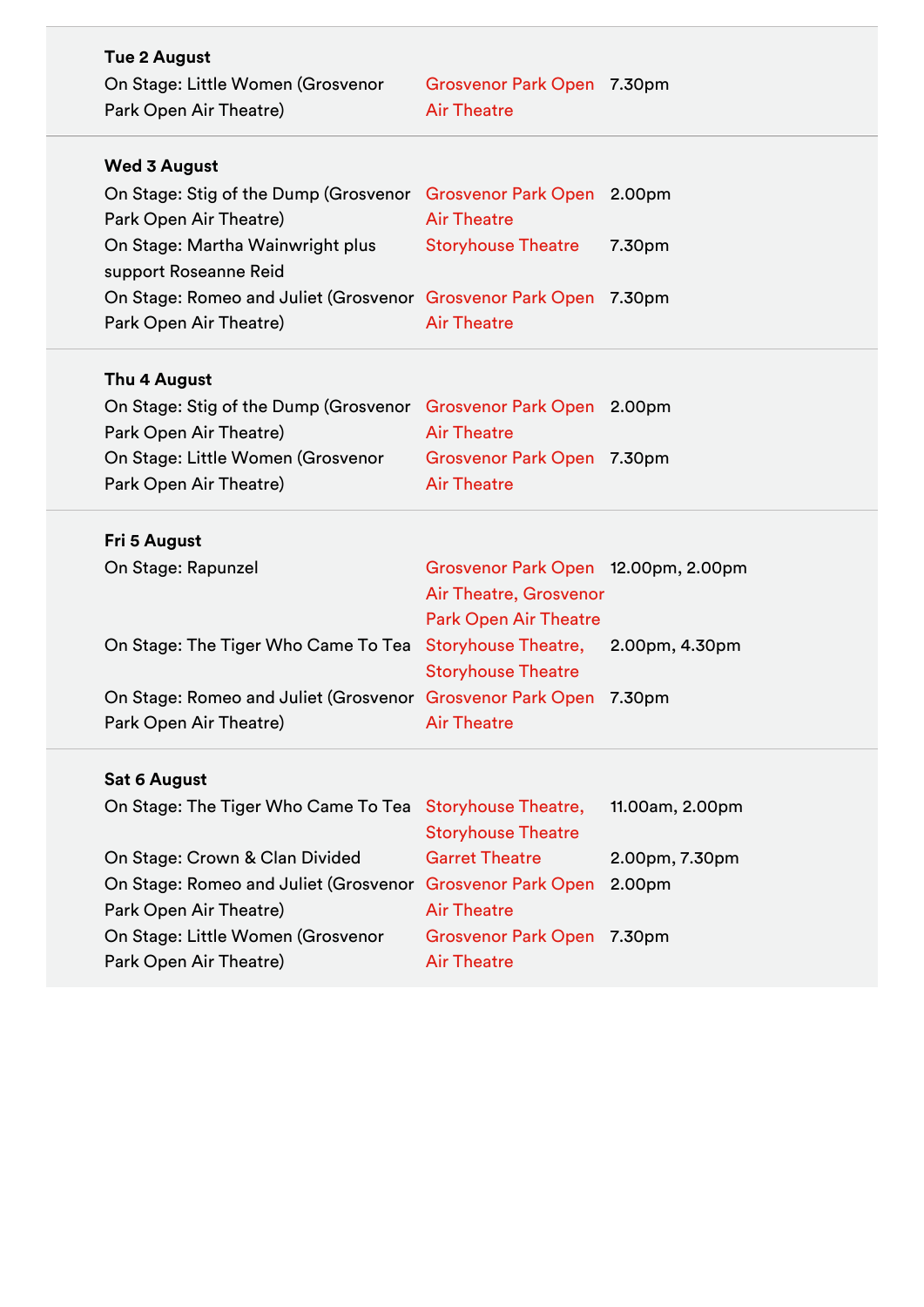| <b>Sun 7 August</b>                                               |                           |                 |
|-------------------------------------------------------------------|---------------------------|-----------------|
| On Stage: The Tiger Who Came To Tea Storyhouse Theatre,           |                           | 11.00am, 2.00pm |
|                                                                   | <b>Storyhouse Theatre</b> |                 |
| On Stage: Stig of the Dump (Grosvenor Grosvenor Park Open 12.00pm |                           |                 |
| Park Open Air Theatre)                                            | <b>Air Theatre</b>        |                 |
| On Stage: Romeo and Juliet (Grosvenor Grosvenor Park Open 4.30pm  |                           |                 |
| Park Open Air Theatre)                                            | <b>Air Theatre</b>        |                 |
| On Stage: Acoustic Nights: ME + Deboe Grosvenor Open Air          |                           | 8.00pm          |
| plus support from BBC Wales DJ Adam Theatre Tepee                 |                           |                 |
| Walton                                                            |                           |                 |
|                                                                   |                           |                 |
| Tue 9 August                                                      |                           |                 |
| On Stage: Stig of the Dump (Grosvenor Grosvenor Park Open 2.00pm  |                           |                 |
| Park Open Air Theatre)                                            | <b>Air Theatre</b>        |                 |
| On Stage: Romeo and Juliet (Grosvenor Grosvenor Park Open 7.30pm  |                           |                 |

Air Theatre

## **Thu 11 August**

Park Open Air Theatre)

| On Stage: Stig of the Dump (Grosvenor Grosvenor Park Open 2.00pm |                             |  |
|------------------------------------------------------------------|-----------------------------|--|
| Park Open Air Theatre)                                           | <b>Air Theatre</b>          |  |
| On Stage: Romeo and Juliet (Grosvenor Grosvenor Park Open 7.30pm |                             |  |
| Park Open Air Theatre)                                           | <b>Air Theatre</b>          |  |
| On Stage: Meet the Creatives                                     | Grosvenor Park Open 10.00pm |  |
|                                                                  | <b>Air Theatre</b>          |  |
|                                                                  |                             |  |

## **Fri 12 August**

| On Stage: The Giant Balloon Show  | Grosvenor Park Open 11.00am, 12.30pm, 2.00pm<br>Air Theatre, Grosvenor |
|-----------------------------------|------------------------------------------------------------------------|
|                                   | Park Open Air                                                          |
|                                   | <b>Theatre, Grosvenor</b>                                              |
|                                   | <b>Park Open Air Theatre</b>                                           |
| On Stage: Little Women (Grosvenor | Grosvenor Park Open 7.30pm                                             |
| Park Open Air Theatre)            | <b>Air Theatre</b>                                                     |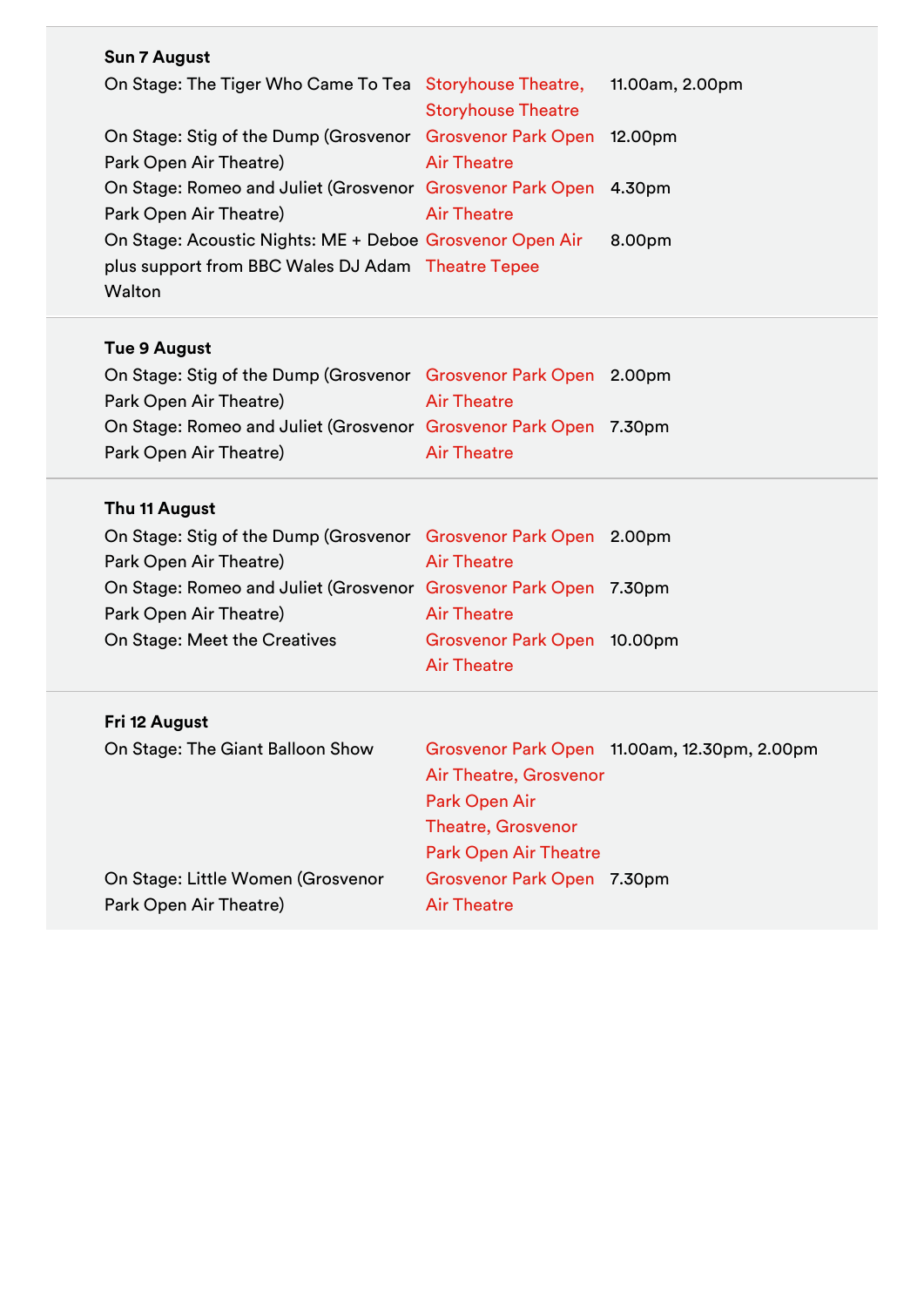| Sat 13 August<br>On Stage: Stig of the Dump (Grosvenor Grosvenor Park Open 2.00pm<br>Park Open Air Theatre)<br>On Stage: Little Women (Grosvenor<br>Park Open Air Theatre) | <b>Air Theatre</b><br>Grosvenor Park Open 7.30pm<br><b>Air Theatre</b>                                                                                    |                                               |
|----------------------------------------------------------------------------------------------------------------------------------------------------------------------------|-----------------------------------------------------------------------------------------------------------------------------------------------------------|-----------------------------------------------|
| Sun 14 August<br>On Stage: Stig of the Dump (Grosvenor Grosvenor Park Open 12.00pm                                                                                         |                                                                                                                                                           |                                               |
| Park Open Air Theatre)<br>On Stage: Romeo and Juliet (Grosvenor Grosvenor Park Open 4.30pm<br>Park Open Air Theatre)                                                       | <b>Air Theatre</b><br><b>Air Theatre</b>                                                                                                                  |                                               |
| <b>Wed 17 August</b>                                                                                                                                                       |                                                                                                                                                           |                                               |
| On Stage: Stig of the Dump (Grosvenor Grosvenor Park Open 2.00pm<br>Park Open Air Theatre)                                                                                 | <b>Air Theatre</b>                                                                                                                                        |                                               |
| On Stage: Romeo and Juliet (Grosvenor Grosvenor Park Open 7.30pm<br>Park Open Air Theatre)                                                                                 | <b>Air Theatre</b>                                                                                                                                        |                                               |
| Thu 18 August                                                                                                                                                              |                                                                                                                                                           |                                               |
| On Stage: Stig of the Dump (Grosvenor Grosvenor Park Open 2.00pm<br>Park Open Air Theatre)                                                                                 | <b>Air Theatre</b>                                                                                                                                        |                                               |
| On Stage: Little Women (Grosvenor<br>Park Open Air Theatre)                                                                                                                | Grosvenor Park Open 7.30pm<br><b>Air Theatre</b>                                                                                                          |                                               |
| Fri 19 August                                                                                                                                                              |                                                                                                                                                           |                                               |
| On Stage: DIG!                                                                                                                                                             | Air Theatre, Grosvenor 2.00pm<br>Park Open Air<br><b>Theatre, Grosvenor</b><br>Park Open Air<br><b>Theatre, Grosvenor</b><br><b>Park Open Air Theatre</b> | Grosvenor Park Open 10.30am, 11.30am, 1.00pm, |
| On Stage: Romeo and Juliet (Grosvenor Grosvenor Park Open 7.30pm<br>Park Open Air Theatre)                                                                                 | <b>Air Theatre</b>                                                                                                                                        |                                               |
| Sat 20 August                                                                                                                                                              |                                                                                                                                                           |                                               |
| On Stage: Little Women (Grosvenor<br>Park Open Air Theatre)                                                                                                                | Grosvenor Park Open 2.00pm<br><b>Air Theatre</b>                                                                                                          |                                               |
| On Stage: Romeo and Juliet (Grosvenor Grosvenor Park Open 7.30pm<br>Park Open Air Theatre)                                                                                 | <b>Air Theatre</b>                                                                                                                                        |                                               |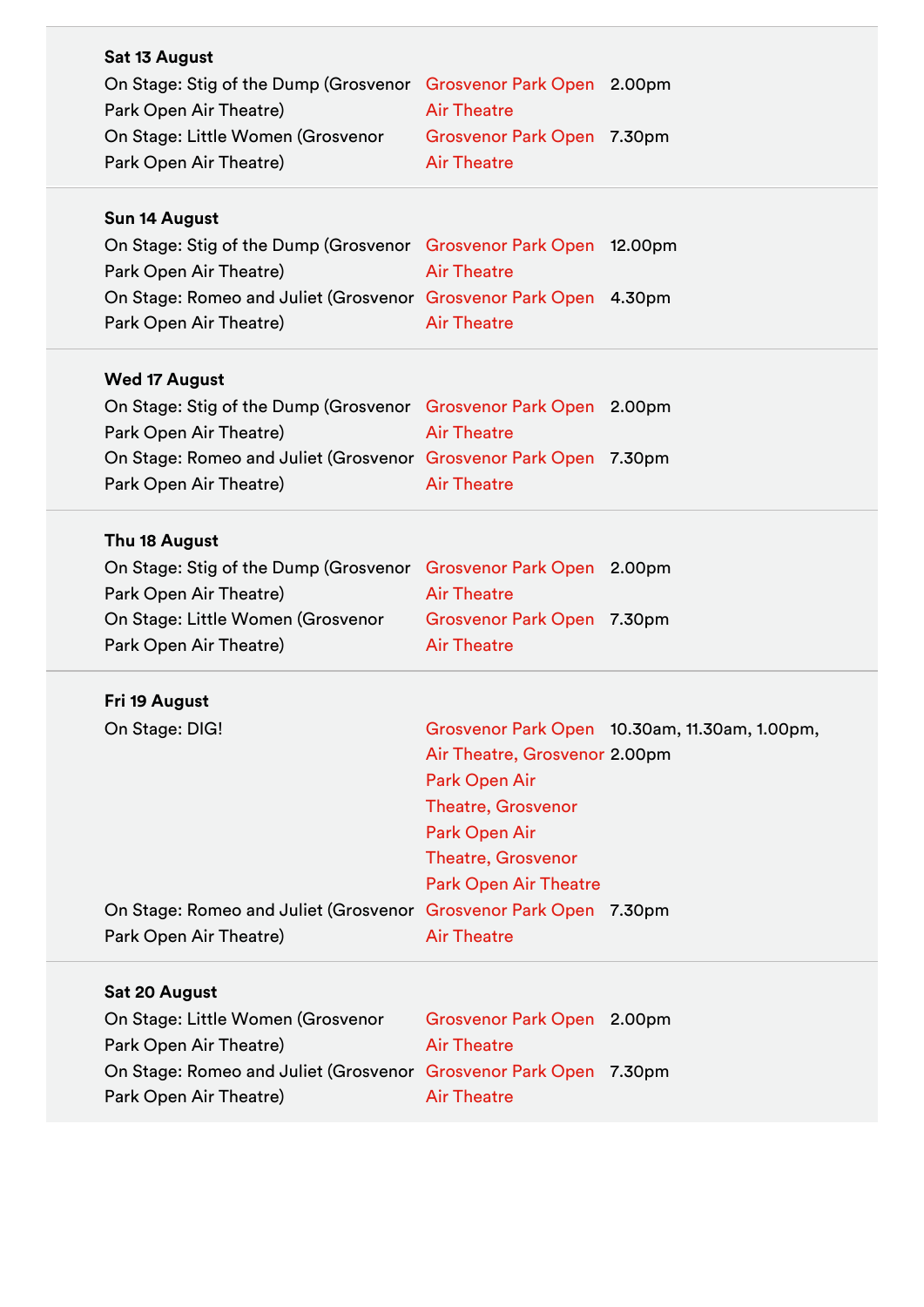| Sun 21 August                                                             |                              |        |
|---------------------------------------------------------------------------|------------------------------|--------|
| On Stage: Stig of the Dump (Grosvenor Grosvenor Park Open 12.00pm         |                              |        |
| Park Open Air Theatre)                                                    | <b>Air Theatre</b>           |        |
| On Stage: Little Women (Grosvenor                                         |                              | 4.30pm |
| Park Open Air Theatre)                                                    |                              |        |
| On Stage: Acoustic Nights: Anna Jane                                      | <b>Grosvenor Open Air</b>    | 8.00pm |
| Houghton plus support from Dave                                           | <b>Theatre Tepee</b>         |        |
| <b>Roberts</b>                                                            |                              |        |
| <b>Wed 24 August</b>                                                      |                              |        |
| On Stage: Stig of the Dump (Grosvenor Grosvenor Park Open 12.00pm, 4.30pm |                              |        |
| Park Open Air Theatre)                                                    | Air Theatre, Grosvenor       |        |
|                                                                           | <b>Park Open Air Theatre</b> |        |
|                                                                           |                              |        |
| Thu 25 August                                                             |                              |        |
| On Stage: Romeo and Juliet (Grosvenor Grosvenor Park Open 7.30pm          |                              |        |
| Park Open Air Theatre)                                                    | <b>Air Theatre</b>           |        |
| On Stage: This is The Kit                                                 | <b>Storyhouse Theatre</b>    | 8.00pm |
| Fri 26 August                                                             |                              |        |
| On Stage: Little Women (Grosvenor                                         | Grosvenor Park Open 7.30pm   |        |
| Park Open Air Theatre)                                                    | <b>Air Theatre</b>           |        |
|                                                                           |                              |        |
| Sat 27 August                                                             |                              |        |
| On Stage: Little Women (Grosvenor                                         | Grosvenor Park Open 2.00pm   |        |
|                                                                           |                              |        |
| Park Open Air Theatre)                                                    | <b>Air Theatre</b>           |        |
| On Stage: Romeo and Juliet (Grosvenor Grosvenor Park Open 7.30pm          |                              |        |
| Park Open Air Theatre)                                                    | <b>Air Theatre</b>           |        |
| On Stage: How to put on an Open-Air                                       | Grosvenor Park Open 10.00pm  |        |
| <b>Theatre Show</b>                                                       | <b>Air Theatre</b>           |        |
|                                                                           |                              |        |
| Sun 28 August                                                             |                              |        |
| On Stage: Stig of the Dump (Grosvenor Grosvenor Park Open 12.00pm         |                              |        |
| Park Open Air Theatre)                                                    | <b>Air Theatre</b>           |        |
| On Stage: Romeo and Juliet (Grosvenor Grosvenor Park Open 4.30pm          | <b>Air Theatre</b>           |        |
| Park Open Air Theatre)<br>On Stage: Comedy Night                          | <b>Grosvenor Open Air</b>    | 8.00pm |